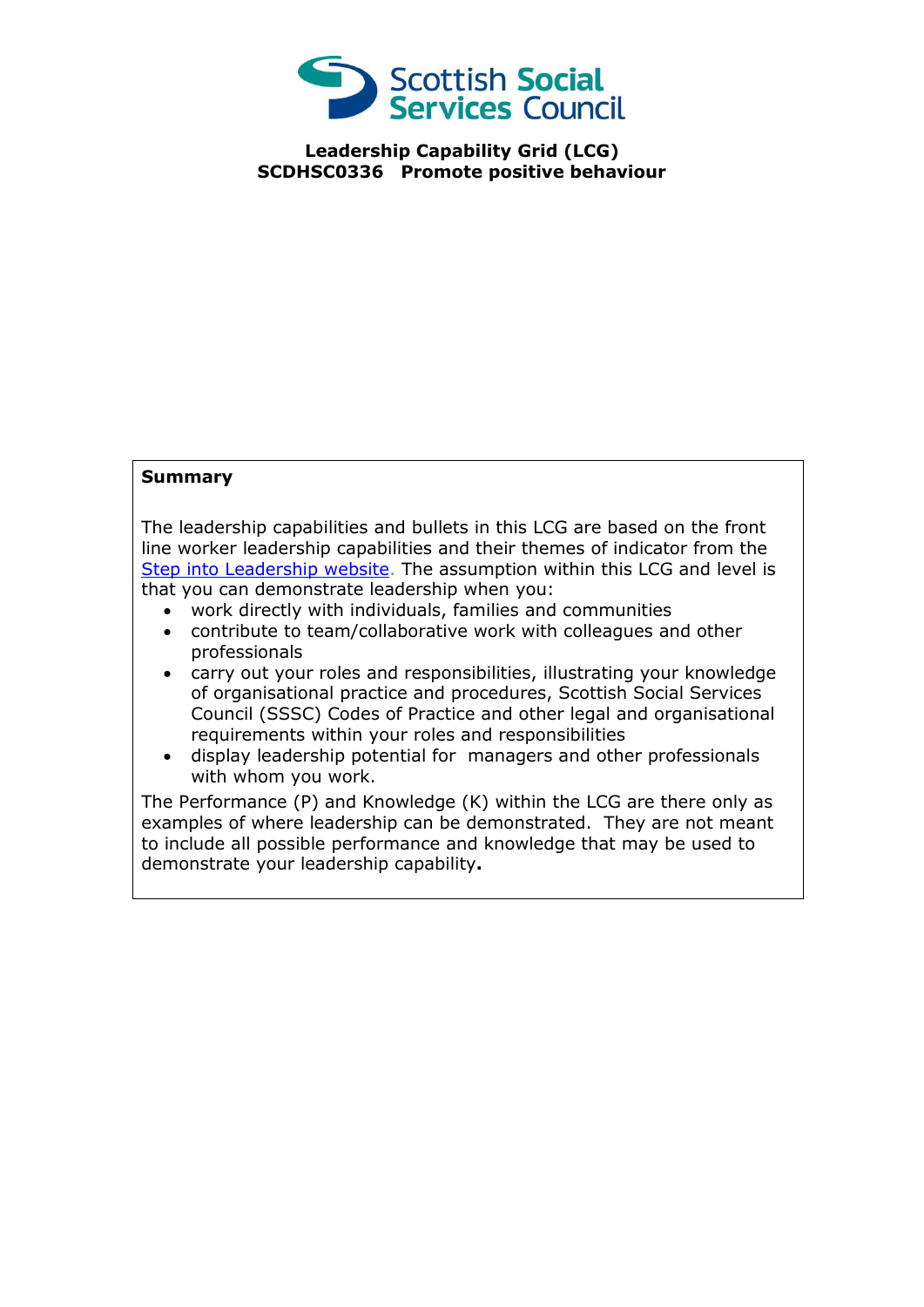

## **Leadership Capability Grid (LCG) SCDHSC0336 Promote positive behaviour**

| Leadership<br>capabilities                   | When promoting positive behaviour you can demonstrate leadership<br>capabilities by:                                                                                                                                                                                                                                                                                                                                                                                                                                                                                                                                                                                                                                                                                                                                                                                                                                                                                                                             |
|----------------------------------------------|------------------------------------------------------------------------------------------------------------------------------------------------------------------------------------------------------------------------------------------------------------------------------------------------------------------------------------------------------------------------------------------------------------------------------------------------------------------------------------------------------------------------------------------------------------------------------------------------------------------------------------------------------------------------------------------------------------------------------------------------------------------------------------------------------------------------------------------------------------------------------------------------------------------------------------------------------------------------------------------------------------------|
| <b>Vision</b>                                | Providing a vision for those with whom you work and your organisation when<br>you:<br>• See how best to make a difference when providing active support ( $P1-9$<br>11, 14-16, 20-21, 24, 27-28, 31-33; K1-5, 11, 16, 24-25, 35-37, 39-44,<br>46-47, 51-52)<br>• Communicate and promote ownership of the vision when seeking extra<br>support (P7, 23, 25, 34, 36; K20), working with others (P1-2, 7, 9, 11,<br>14, 18, 22, 23, 25, 27-28, 31, 33), when planning (P17-18; K45) and<br>recording and reporting (P26, 37)<br>• Promote social service values through active participation and<br>personalisation (P1-9, 11, 14-16, 20-21, 23-25, 27-28, 31-34, 36; K 1-<br>5, 11, 13-19; 28, 30, 42), when working others (P1-9, 11, 14-16, 20-<br>21, 23-25, 27-28, 31-34, 36) and when recoding and reporting (P26,<br>37)<br>• See the bigger picture when demonstrating knowledge and practice of<br>organisational, local and national policies and procedures (P26, 35, 37-<br>38; K6, 8-9, 26-27, 32-34) |
| Self-<br>leadership                          | Displaying self leadership when you:<br>• Demonstrate and adapt leadership when promoting positive behaviour<br>(All P; K23, 36-42, 45-47, 50-52)<br>• Improve own leadership by seeking specialist support (P7, 23, 25, 34,<br>36; K20) and self-reflection (P12-13, 20, 30, 36; K23, 42, 45, 47)<br>• Take intelligent risks when promoting positive behaviour (P1-15, 27-36;<br>K37-42, 44-47, 51-52)<br>• Demonstrate and promote resilience (P1-9, 11, 14-16, 20-21, 23-25, 27-<br>28, 31-34, 36; K3, 4, 19, 30, 37-42, 44-47, 51-52)<br>• Challenge discrimination and oppression $(K 1, 4, 30, 42)$                                                                                                                                                                                                                                                                                                                                                                                                       |
| <b>Motivating</b><br>and inspiring<br>others | Motivating and inspiring others when you:<br>Inspire people by personal example ( $P1-15$ , 27-36; K14-20, 37-42, 44-<br>47)<br>• Recognise and value the contribution of others (P1-9, 11, 14-16, 20-21,<br>23-25, 27-28, 31-34, 36; K 9-10, 20)<br>• Support the creation of a learning and performance culture (P5-7, 12, 16,<br>18, 33, 35, 38; K16-20, 23; 40-41, )                                                                                                                                                                                                                                                                                                                                                                                                                                                                                                                                                                                                                                         |
| <b>Empowering</b><br>people                  | Empowering people when you:<br>Enable leadership at all levels (P1-9, 11, 14-16, 20-21, 23-25, 27-28, 31-<br>34, 36; K8-9; 16-20, 37-42, 44-4, 51-52)<br>Support the creation of a knowledge and management culture by seeking<br>$\bullet$<br>and providing information to enable understanding ( $P$ 5-7, 12, 16, 18, 33,<br>35, 38; K16-20, 23; 40-41)<br>Promote professional autonomy (P1-9, 11, 14-16, 20-21, 23-25, 27-28,                                                                                                                                                                                                                                                                                                                                                                                                                                                                                                                                                                                |